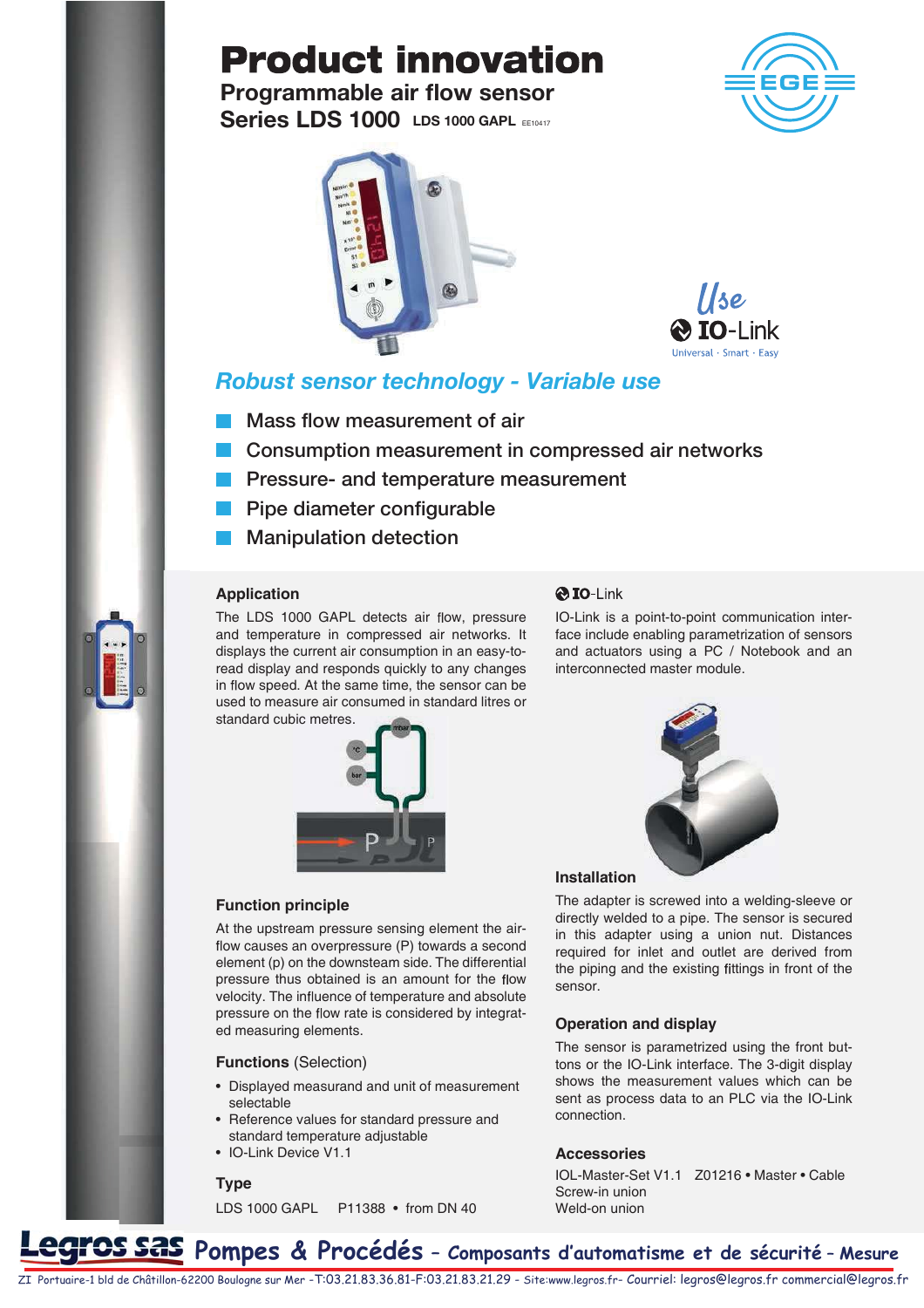







### Technical data

| Detection range air flow         | $[Nm^3/h]$          | see diagrams <sup>1</sup>                                                                                  | 듷 14000<br>트<br>크 12000                                                                                        |  |  |  |
|----------------------------------|---------------------|------------------------------------------------------------------------------------------------------------|----------------------------------------------------------------------------------------------------------------|--|--|--|
|                                  |                     |                                                                                                            |                                                                                                                |  |  |  |
| Temperature                      | $\lceil$ °C]        | 0.060.0                                                                                                    | value<br>10000                                                                                                 |  |  |  |
| Pressure                         | [bar abs.]          | 0.014.0                                                                                                    | end<br>8000                                                                                                    |  |  |  |
| ID-No.                           |                     | P11388                                                                                                     | Measuring range<br>6000                                                                                        |  |  |  |
| <b>Type</b>                      |                     | <b>LDS 1000 GAPL</b>                                                                                       | 4000<br>2000                                                                                                   |  |  |  |
|                                  |                     |                                                                                                            |                                                                                                                |  |  |  |
| Flow deviations <sup>2</sup>     |                     |                                                                                                            | 0<br>40 45 50 55 60 65 70 75 80 85 90 95 100<br>35                                                             |  |  |  |
| from measurement value           | $[\pm\%]$           | 10                                                                                                         | Pipe inner diameter [mm]                                                                                       |  |  |  |
| from measurement range end value | $[\pm\%]$           | 1                                                                                                          | 100                                                                                                            |  |  |  |
| Precision                        | $[\pm\%]$           | 2                                                                                                          |                                                                                                                |  |  |  |
| Temperature deviation            | $[\pm$ °C]          | $\overline{c}$                                                                                             | 80                                                                                                             |  |  |  |
| Pressure deviation               | $[\pm \text{ bar}]$ | 0.1                                                                                                        | Measuring range end value [%]<br>60                                                                            |  |  |  |
|                                  |                     |                                                                                                            | functional area                                                                                                |  |  |  |
| Output S1                        |                     | PNP-NO/NC, NPN-NO/NC,                                                                                      | 40<br>of the sensor                                                                                            |  |  |  |
|                                  |                     | IO-Link, pulse PNP-NO                                                                                      | 20                                                                                                             |  |  |  |
| Output S2                        |                     | PNP-NO/NC, NPN-NO/NC,                                                                                      |                                                                                                                |  |  |  |
|                                  |                     | Analog 420 mA,                                                                                             | $\mathbf 0$<br>8<br>$\overline{c}$<br>$\sqrt{3}$<br>5<br>$\overline{7}$<br>$\overline{4}$<br>6<br>9<br>10<br>1 |  |  |  |
|                                  |                     | reset input for dosage                                                                                     | Air pressure [bar abs.]                                                                                        |  |  |  |
| Supply voltage                   | [V]                 | 1830 DC                                                                                                    |                                                                                                                |  |  |  |
| Current consumption max.         | [mA]                | $≤ 100$                                                                                                    |                                                                                                                |  |  |  |
| Switching current                | [mA]                | $\leq 150$                                                                                                 |                                                                                                                |  |  |  |
| Ambient temperature              | [°C]                | $-10+60$                                                                                                   |                                                                                                                |  |  |  |
| Medium temperature               | $\lceil$ °C]        | $0+60$                                                                                                     |                                                                                                                |  |  |  |
| Start-up time                    | [s]                 | 10                                                                                                         |                                                                                                                |  |  |  |
| <b>Reaction time</b>             | [s]                 | < 0.3                                                                                                      |                                                                                                                |  |  |  |
| Compressive strength             | [bar]               | 11                                                                                                         |                                                                                                                |  |  |  |
| <b>Burst pressure</b>            |                     | 16                                                                                                         |                                                                                                                |  |  |  |
|                                  | [bar]               |                                                                                                            |                                                                                                                |  |  |  |
| Sensor material                  |                     | Stainless steel AISI 303, aluminium, epoxy, ceramic<br>Aluminium, PBT, polyester, stainless steel AISI 303 |                                                                                                                |  |  |  |
| Housing material                 |                     |                                                                                                            |                                                                                                                |  |  |  |
| Display flow                     |                     | 6-digits, 7-segment red                                                                                    |                                                                                                                |  |  |  |
| Protection                       | [EN 60529]          | <b>IP 54</b>                                                                                               |                                                                                                                |  |  |  |
| Connection                       |                     | M <sub>12</sub> connector                                                                                  |                                                                                                                |  |  |  |
| Programmable functions           |                     | Operating modes: Hysteresis function, window function,                                                     |                                                                                                                |  |  |  |
|                                  |                     |                                                                                                            | fault monitoring, pulse output, analog output, dosage function                                                 |  |  |  |
|                                  |                     | Extended functions: Min/ Max/ average value memory,                                                        |                                                                                                                |  |  |  |
|                                  |                     | customized ID, display configuration, selectable units of                                                  |                                                                                                                |  |  |  |
|                                  |                     | measurement and standard values, access restrictions                                                       |                                                                                                                |  |  |  |
|                                  |                     |                                                                                                            |                                                                                                                |  |  |  |

sure has to take into account. In case of operating outside the functional area, the sensor generates an error message. 2 under reference conditions

## **205 SAS** Pompes & Procédés - Composants d'automatisme et de sécurité - Mesure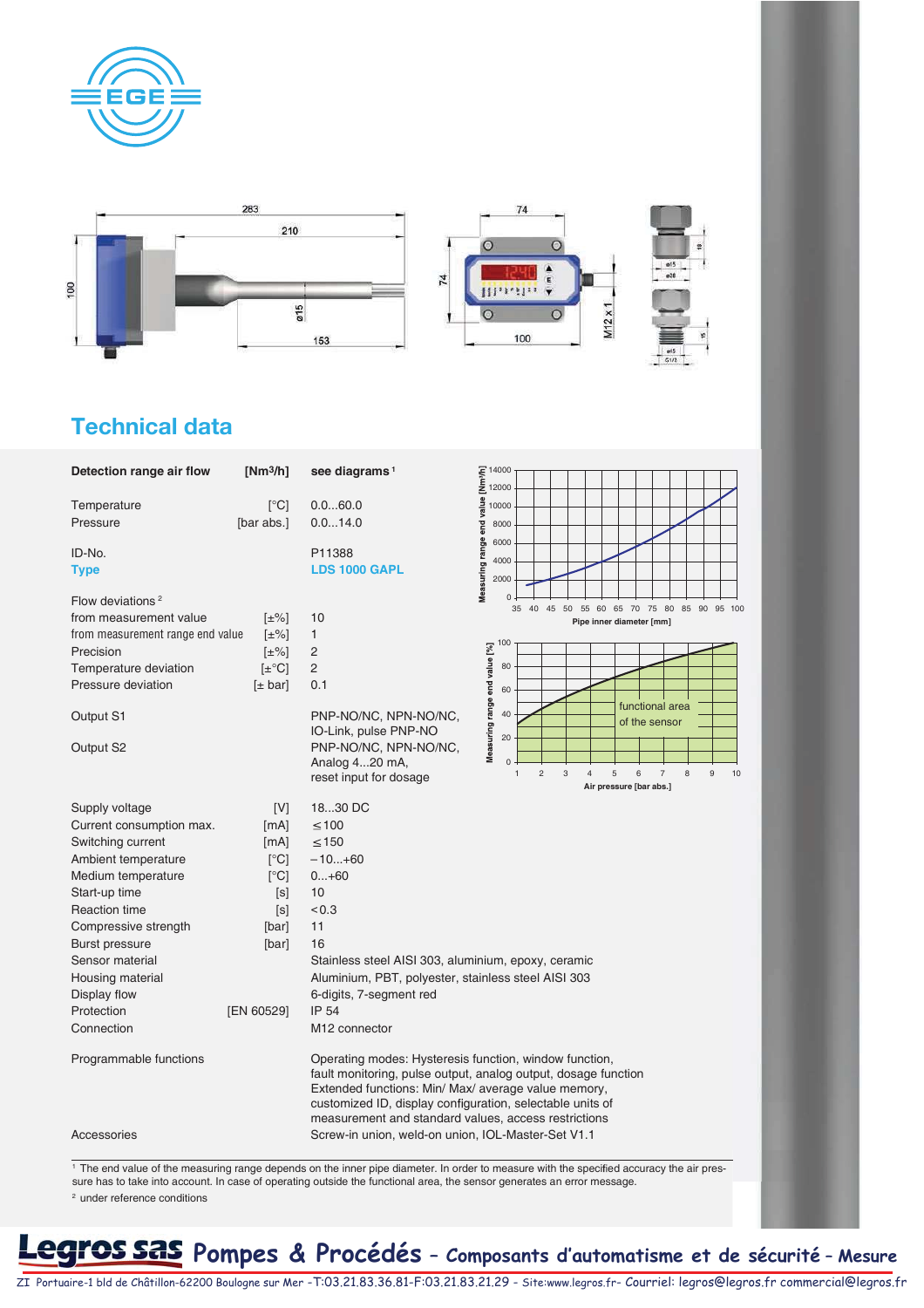# **Product innovation**

**LDV 1000 GAPL EE10417** Programmable air flow sensors Series LDV 1000





### Easy installation - Robust sensor technology

- Mass flow measurement of air
- Consumption measurement in compressed air networks
- Pressure and temperature measurement
- User levels configurable
- Manipulation detection

#### **Application**

 $ln($ 

The LDV 1025 / 1040 GAPL detect air flow, pressure and temperature in compressed air networks. They display the current air consumption in an easyto-read display and respond quickly to any changes in flow speed. At the same time, the sensor can be used to measure air consumed in standard litres or standard cubic metres.

#### **Functional principle**



In the constricted area of the sensor the air flow causes a pressure reduction towards the input pressure. This differential pressure is an amount for the flow speed. The influence of temperature and absolute pressure on the flow rate is considered by integrated measuring elements.

#### **Functions**

- Displayed measurand and unit of measurement selectable
- Configurable outputs
- Reference values for standard pressure and standard temperature adjustable
- TAG ID programmable and readable on device
- IO-Link Device V1.1

#### **@IO-Link**

IO-Link is a point-to-point communication interface include enabling parametrization of sensors and actuators using a PC / Notebook and an interconnected master module.

#### **Installation**

The sensors are inserted inline into the pipe line. Any run-in and run-out distances required result from pipe routes and any existing controls and instruments upstream of the sensor.

#### **Operation and display**

The sensors are parametrized using the front buttons or the IO-Link interface. Their 6-digit display shows the measurement values which can be sent as process data to an PLC via the IO-Link connection.

#### **Types**

| LDV 1025 GAPL | $P11382 \cdot G1 \cdot 420 Nm^3/h$    |
|---------------|---------------------------------------|
| LDV 1040 GAPL | P11383 • G1½ • 750 Nm <sup>3</sup> /h |

#### **Accessories**

IOL-Master-Set V1.1 Z01216 • Master • cable

## **2005 SAS** Pompes & Procédés - Composants d'automatisme et de sécurité - Mesure